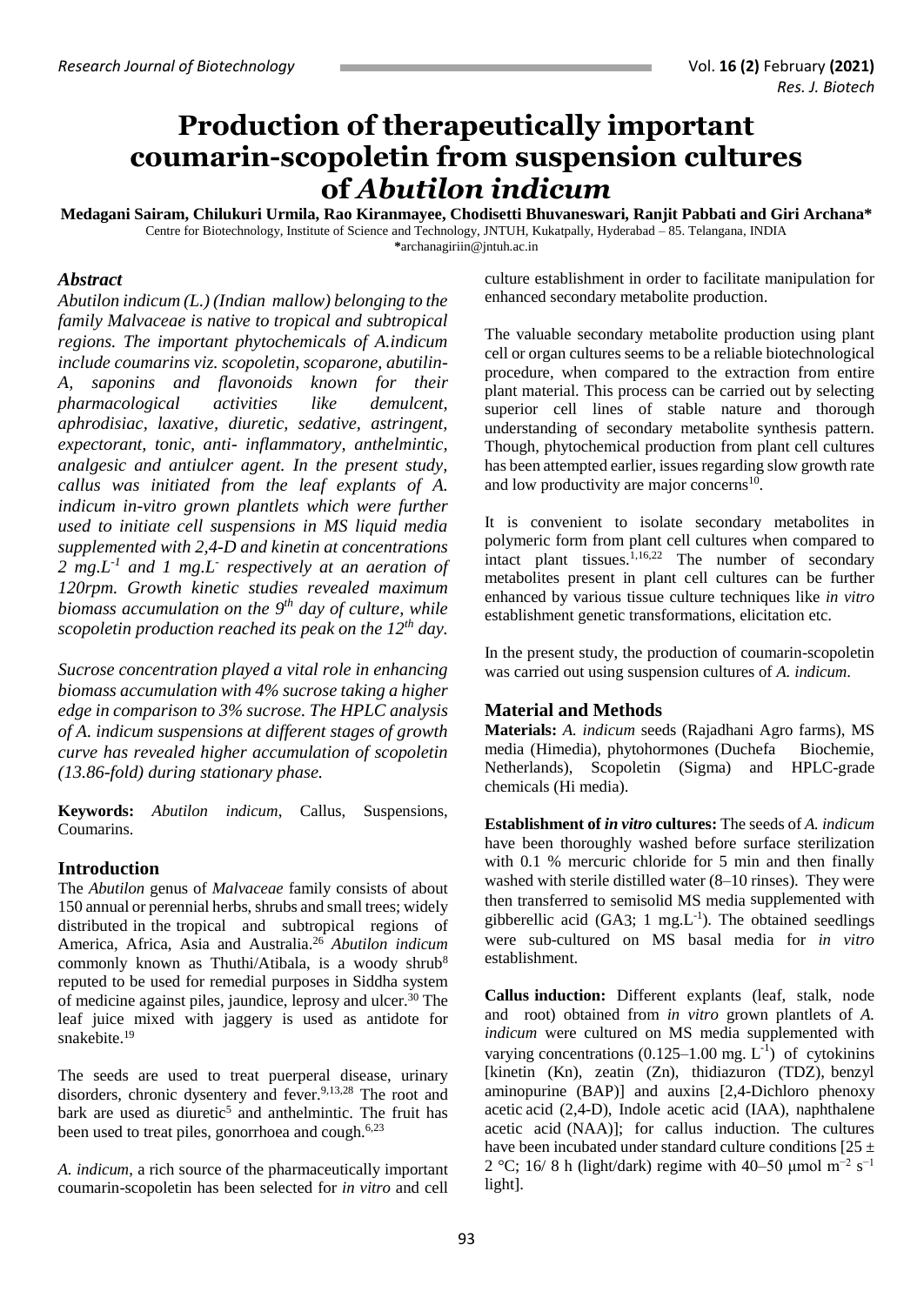**Initiation of Suspensions:** Friable callus was transferred to MS liquid media supplemented with 2,4–D and Kn with 4% sucrose concentration before incubation on an orbital shaker at 120rpm under standard culture conditions. The suspension cultures of *A. indicum* were allowed to grow for acclimatization (10 days) in order to obtain uniform growth.

**Growth studies:** The uniform suspension of *A. indicum* was used to study the growth pattern. A cell mass of 3 g was transferred to 100 ml flasks containing 30 ml of MS liquid media with same media composition. The increase in biomass was assessed along with the coumarin content by harvesting the suspensions every 3 days, until the culture reaches decline phase. The biomass and scopoletin content in the suspensions were expressed as gram fresh weight (gFW) and microgram per gram fresh weight  $(\mu g.gFW<sup>-1</sup>)$ respectively.

#### **Quantification of Coumarins**

**Extraction:** The scopoletin was dissolved in HPLC (high performance liquid chromatography) grade methanol (Himedia) at a concentration of 1 mg ml. $^{-1}$  The samples (gFW) were macerated into a fine suspension in HPLC grade methanol and filtered using a 0.22 μm membrane filter.

**HPLC**: The HPLC system (Shimadzu—LC10AT VP series) was equipped with a supelco column ( $250 \times 4.6$  mm, C18, ODS with particle size of 5 μm) and a UV–Vis detector with a flow rate of 1 ml.min. -1 Scopoletin was detected at 300 nm wavelength around 4.6 min using a mobile phase of methanol and water  $(55:45)$  along with 0.1 % acetic acid.<sup>25</sup>

**Statistical Analysis:** Results calculated from the triplicate data were expressed as mean ± standard deviation. The obtained data were compared by the least significant difference test ( $P \le 0.05$ ) by using statistical analysis system (SAS, ver. 9.1).

## **Results and Discussion**

*In vitro* **establishment:** *A. indicum* seeds after surface sterilization with 0.1% mercuric chloride and 48 h soaking

in water were transferred to MS media with GA3  $(1 \text{ mg.L}^{-1})$ for germination. GA3 being a natural regulator in seed germination processes stimulates the production of hydrolytic enzyme to break the seed coat barrier. 24,29 The seeds of *A. indicum* are equipped with a thick and tough seed coat wherein GA3 present in the culture media stimulates the seed germination necessary for the establishment and maintenance of cultures. <sup>4</sup> The seeds germinated after two weeks of incubation period (Fig.1) were further cultured on MS basal media for maintenance.

**Initiation of callus:** The plantlets were grown in MS basal media until they reached a length of two internodes approximately. The explants like leaf, stalk and node were cultured on MS media supplemented with different plant growth regulators for initiation of callus (Table 1). The growth of callus improved, when leaf explants were cultured on MS media with 2,4-D and Kn at concentrations of 2 mg.  $L^{-1}$  and 1 mg.  $L^{-1}$  respectively (Fig. 2). The quick response of leaf explants for callus induction in comparison to nodal segments has been reported earlier in A. *indicum*<sup>12</sup> and other plant species. 17

The induction and propagation of callus cultures using 2,4- D has been reported in various plant species *viz. A. galangal,*<sup>15</sup> *A. paniculate,*<sup>27</sup> *G. sylvestre*<sup>2</sup> etc. Inclusion of kinetin along with 2,4-D for successful callus propagation was reported in other plant species.<sup>3,11</sup> The callus subculture was carried out every 15 days on the same media combination.

**Cell suspensions:** The suspension cultures of *A. indicum*  were initiated by transferring 3week old friable callus into MS liquid media having 2,4- D  $(2 \text{ mg.L}^{-1})$  and kinetin  $(1 \text{ mg.u.})$  $mg.L^{-1}$ ) with 4% sucrose which was similar to the media employed for callus induction. The effect of sucrose for enhanced callus growth and shoot formation was reported earlier in citrus hybrids<sup>7</sup> comparable to the results obtained in the present study.



**Fig. 1:** *In vitro* **established** *A. indicum* **plantlets on MS basal media**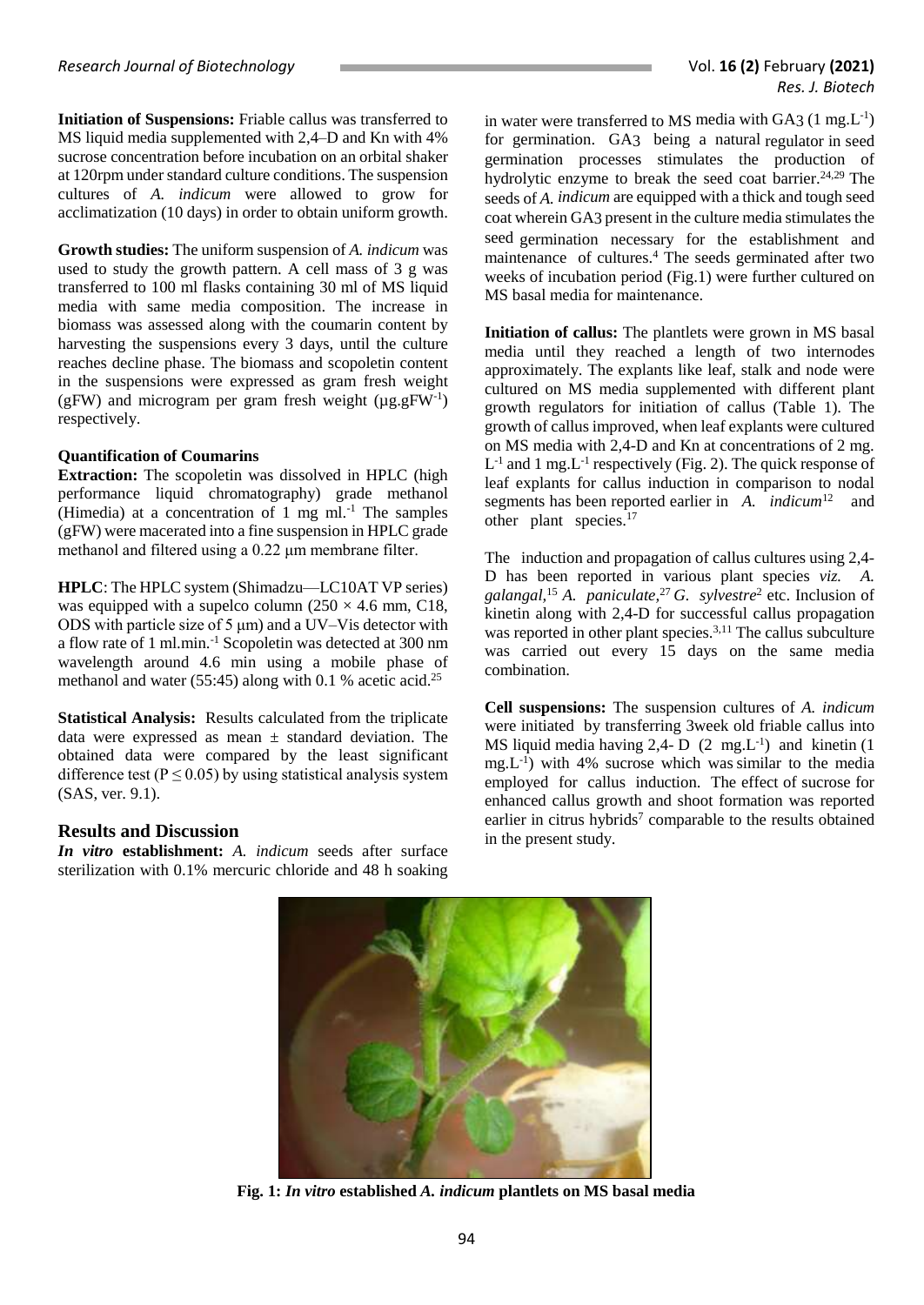| Phytohormones $(mg.L^{-1})$ |      | Response* |
|-----------------------------|------|-----------|
| $2,4-D$                     | Kn   |           |
| 0.25                        |      |           |
| 0.50                        |      |           |
| 1.00                        |      |           |
| 1.00                        | 0.25 |           |
| 1.00                        | 0.50 | $++$      |
| 1.00                        | 1.00 | $+++$     |
| 2.00                        | 1.00 |           |

**Table 1 Initiation of callus from** *A. indicum* **leaf explants on MS media augmented with different phytohormones**

 + poor; ++ moderate; +++good; ++++very good. **\***response recorded after 4 weeks of culture.



**Fig. 2:** *A. indicum* **Callus initiation and propagation on MS media fortified with 2,4-D (2 mg.L-1 ) and Kn (1 mg.L-1 )**

The callus was initially transferred to MS liquid media with the same combination of phytohormones in order to obtain synchronous cultures along with acclimatization of the cells in liquid media conditions. These cultures were grown for about 10 days at 120rpm and  $25\pm2\degree$ C under 16/8 h light/dark conditions. These suspensions were then filtered in aseptic conditions to obtain single synchronous cells. Suspension culture cells are suitable to operate as a system, as large numbers of cells growing in an aqueous environment under defined conditions are exposed to synchronized treatments . 28

**Growth Kinetics:** In order to evaluate the growth kinetics of *A. indicum* in suspensions, 3 g (10% wv-1 inoculum) of isochronous cells were transferred to 30 ml of MS liquid media with same combination of phytohormones. The cultures were maintained in an orbital shaker at standard culture conditions. The experiments were conducted in batch mode in 100 ml conical flasks (Fig. 3).

The growth pattern of *A. indicum* suspension cultures were evaluated by harvesting the cultures at regular interval of 3 days, till the cultures reached the decline phase i.e. for a period of 27 days.

The biomass was calculated after the deletion of excess moisture and expressed as gram fresh weight (gFW). The doubling of cells was observed during the log phase, while the stationary phase was observed from  $9<sup>th</sup>$  day to  $21<sup>st</sup>$  day, after which there is a decline phase (Fig. 4). Maximum biomass of 18.35 gFW was observed at the end of log phase i.e. on 9<sup>th</sup> day of culture.

**Scopoletin quantification:** Biomass (1g) was ground in 10 ml methanol using mortar and pestle to obtain uniform homogenate. Then the solution was filtered with Whatmann filter paper to obtain a clear solution and the cell debris was discarded. The filtrate was dried and dissolved in 1 ml HPLC grade methanol and filtered through 0.22 µM syringe filters before injecting into HPLC. The data obtained with the sample was analysed by comparing the peak area to that of the standard scopoletin (Fig. 5).

Scopoletin was detected at 300 nm wavelength around 4.6 min using a mobile phase of methanol and water (55:45) along with 0.1 % acetic acid. <sup>21</sup> The content of scopoletin in suspension cultures of *A. indicum* was analyzed parallelly along with the growth curve and expressed as  $\mu$ g.gFW.<sup>-1</sup> The scopoletin was found to be at its peak i.e. 65.01  $\mu$ g.gFW<sup>-1</sup> on the 12<sup>th</sup> day. The maximum production of scopoletin on the  $12<sup>th</sup>$  day was found to be 13.86-fold higher when compared to the initial day  $(4.69 \text{ µg.gFW}^{-1})$  content (Fig. 6).

The accumulation of secondary metabolites in other species was found to be maximum during the stationary phase of culture i.e. ajmalicine and serpentine in *Catharanthus roseus*16,18 .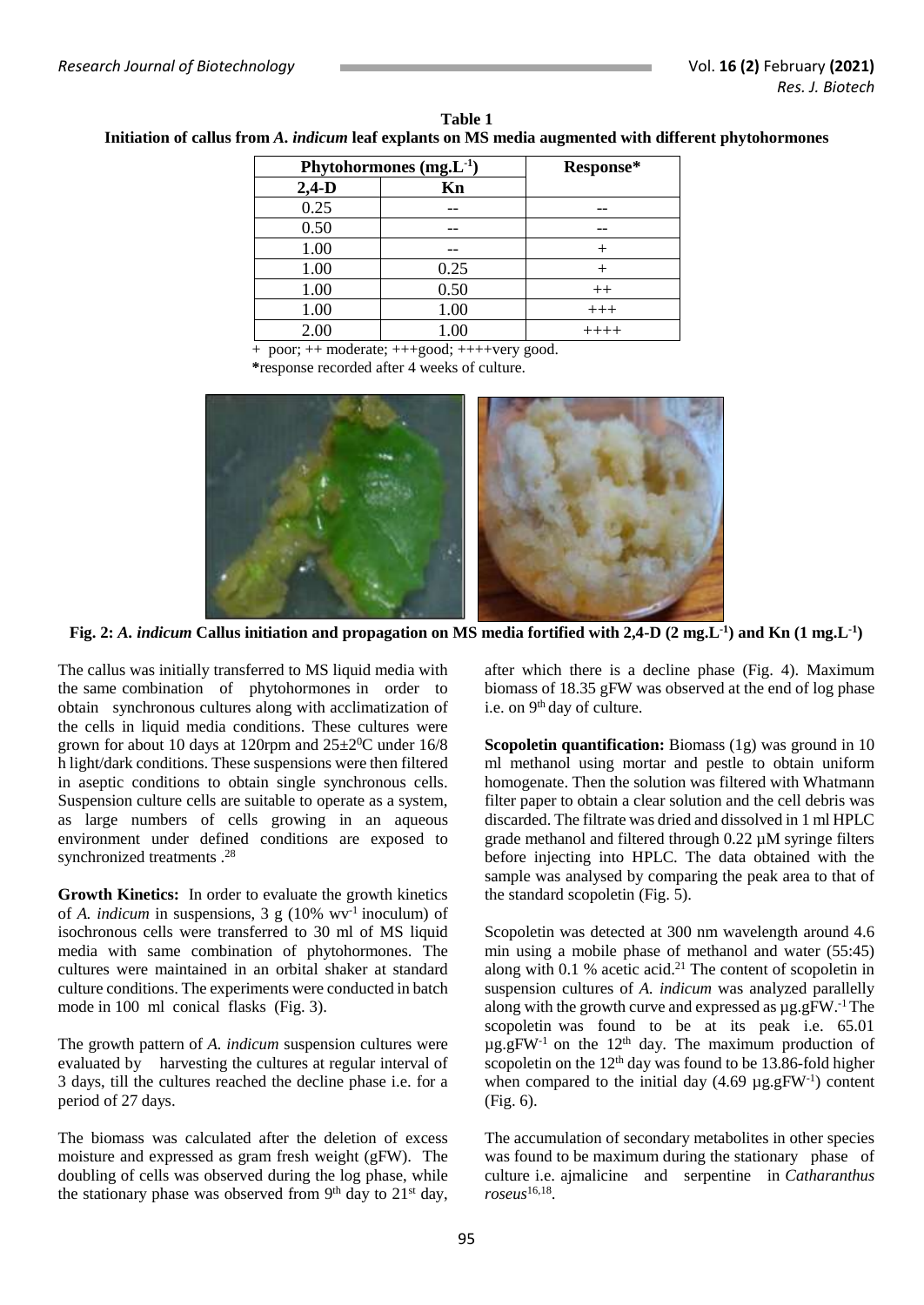The 0.65-fold lesser amount of scopoletin accumulation in suspensions of *A. indicum* in comparison to the previous report of 99.20  $\mu$ g.gFW<sup>-1</sup> in embryogenic calli<sup>14</sup> is more than compensated by the reduction in time period from 6 weeks to less than 2 weeks.

## **Conclusion**

Scopoletin is an important secondary metabolite found in the plant *A*. *indicum* attributed with many pharmacological properties like antioxidant, anti-inflammatory, anti-bacterial and neuroprotection. The suspensions offer a unique advantage for continuous production of phytochemicals which can be further manipulated for enhanced accumulation using techniques like elicitation.

## **Acknowledgement**

The authors would like to acknowledge the funding provided by UGC-DSKPDF to Dr. Kiranmayee Rao [no.F.4- 2/2006(BSR)/13-738/2012(BSR)] and the TEQIP fund provided to Dr Pabbati Ranjit, CBT, IST, JNTUH.



**Fig. 3: Cell suspensions of** *A. indicum* **in shake flasks containing MS liquid media fortified with 2,4-D (2 mg.L-1 ) and Kn (1 mg.L-1 )**



**Fig. 4: Scopoletin production with respect to biomass accumulation in** *A.indicum* **suspensions**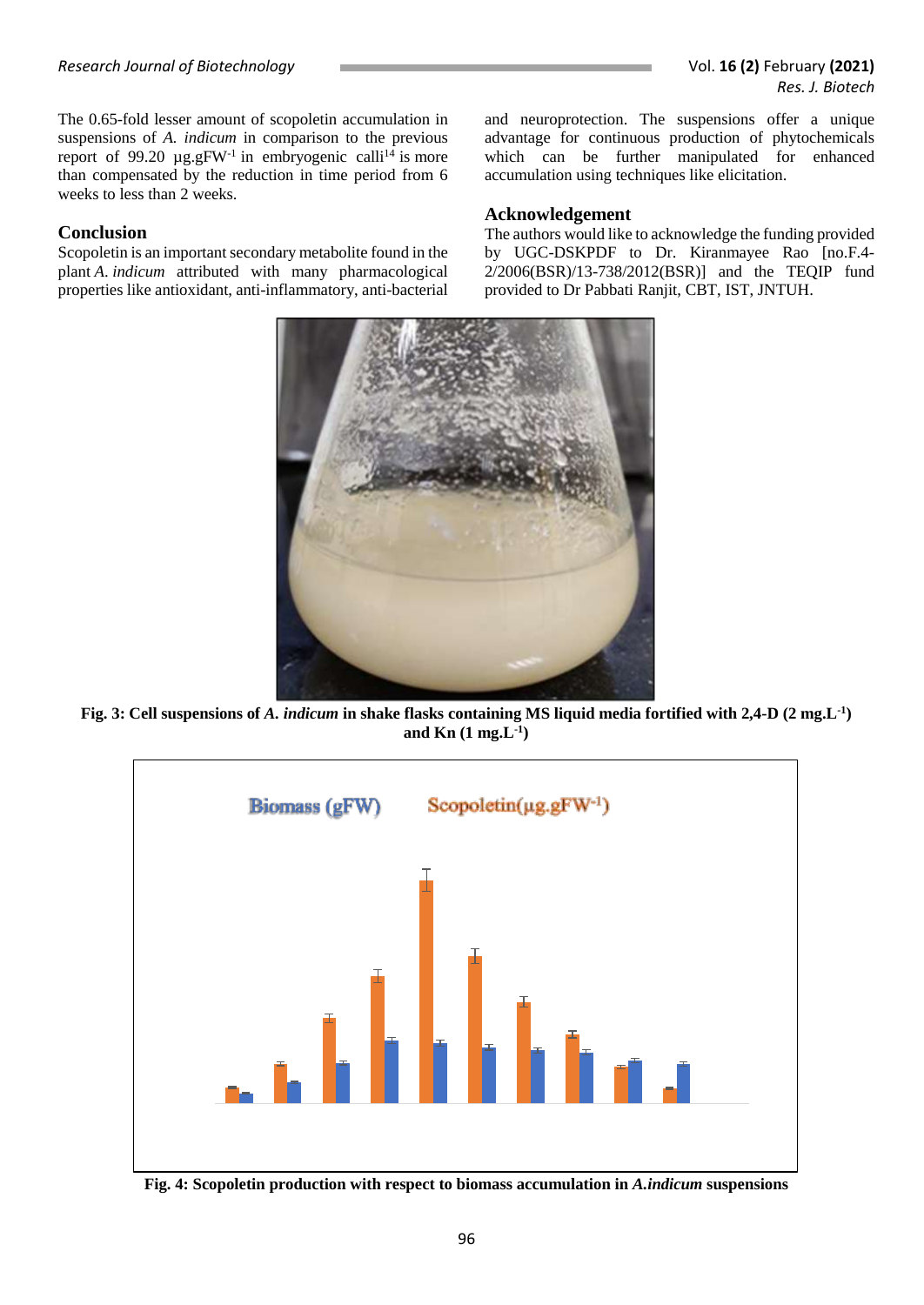

#### **References**

1. Bandekar H. and Lele S.S., Production of flavonol quercetin from cultured plant cells of Banyan (*Ficus benghalensis* L), *International Journal of Innovative Research in Science Engineering and Technology*, **3(5),** 12150-12157 **(2014)**

2. Bhuvaneswari Ch., Kiranmayee R., Suryakala G. and Archana G., Abiotic elicitation of gymnemic acid in the suspension cultures of Gymnema sylvestre, *World Journal of Microbiology and Biotechnology*, **28**, 741-7 **(2012)**

3. Dalila Dhiya Z., Hafsah Jaafar and Abdul Manaf A., Effects of 2,4-D and Kinetin on Callus Induction of *Barringtonia racemosa* Leaf and Endosperm Explants in Different Types of Basal Media, *Asian Journal of Plant Sciences*, **12**, 21-27 **(2013)**

4. Debeaujon I. and Koornneef M., Gibberellin requirement for Arabidopsis seed germination is determined both by testa characteristics and embryonic abscisic acid, *Plant Physiol*, **122**, 415–24 **(2000)**

5. Dwivedi K.D., *Vedo Mein Ayurved*, Vishwabharti Anusandhan Parishad, Gyanpur (UP), 259-285 **(2000)**

6. Ignacimuthu S., Ayyanar M. and Sakarasivaraman K., Ethnobotanical study of medicinal plants used by Paliyar tribals in Theni district of Tamil Nadu, India, *Fitoterapia*, **79**, 562-568 **(2008)**

7. Jamilah S.Y., Noraini M., Rosna M.T., Normadiha M., Anis I.M.Y. and Azani Saleh, Optimization of Culture Conditions (Sucrose, pH and Photoperiod) for In Vitro Regeneration and Early Detection of Somaclonal Variation in Ginger Lime (*Citrus assamensis L.*), *The Scientific World Journal*, doi: [10.1155/2014/262710](https://dx.doi.org/10.1155%2F2014%2F262710) **(2014)**

8. Javed A. and Iffat K., Antioxidant potential of *Abutilon indicum (L.), Sw J. Plant Pathol. Microbiol,* **3**, 3 **(2012)**

9. Jayaweera D.M.A., Medicinal plants (Indigenous and Exotic) used in Ceylon. Part IV Magnoliaceae-Rubiaceae, *The Nat. Science Council of Sri Lanka*, 4**,** 9 **(1982)**

10. Jedinak A., Farago J., Psenakova I. and Maliar T., Approaches to flavonoid production in plant tissue cultures, *Biologia Bratislava*, **59(6),** 697–710 **(2004)**